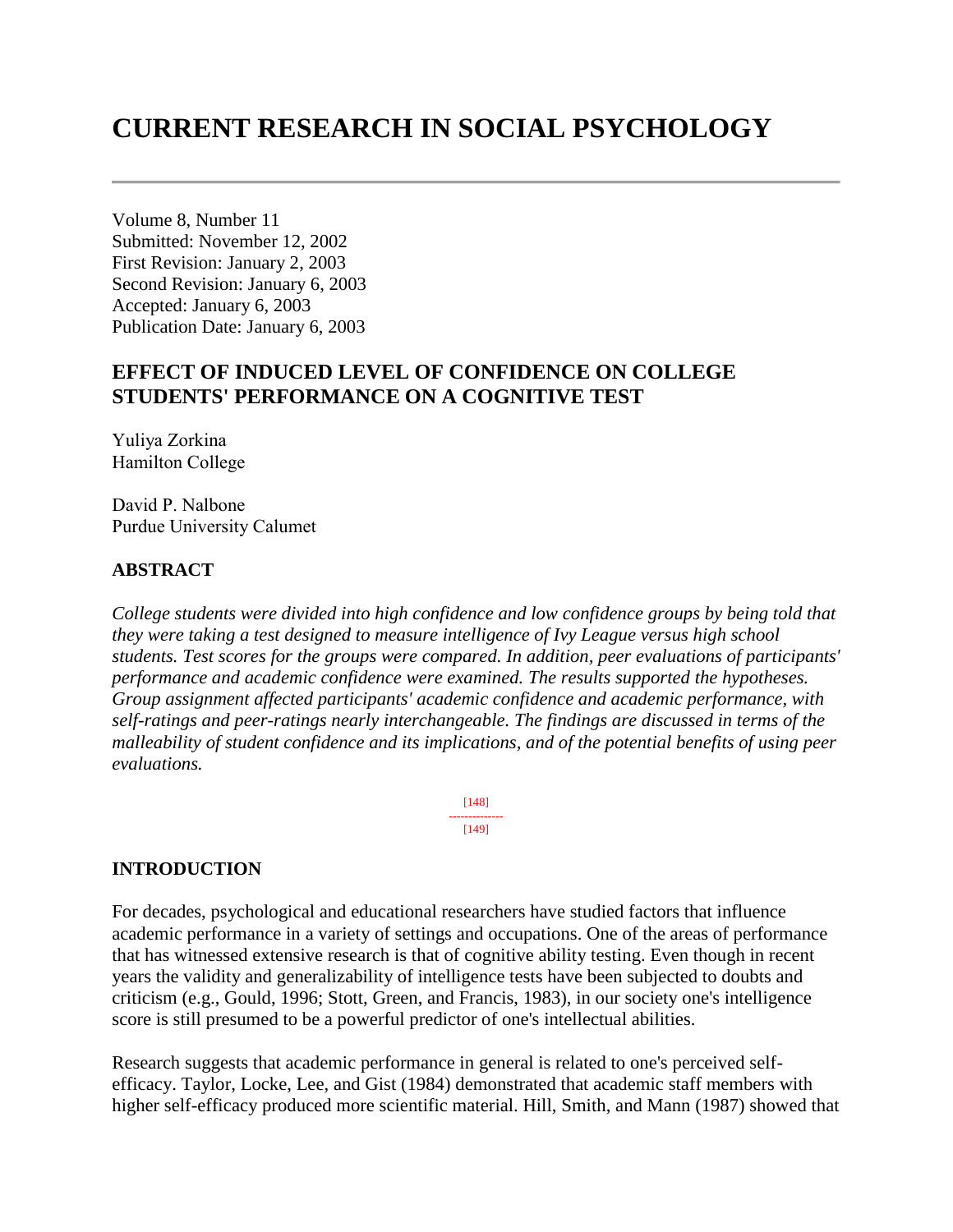self-efficacy affects computer performance. Vrugt, Langereis, and Hoogstraten (1997) employed the concept of academic self-efficacy, which refers to self-efficacy in the context of educational performance, and found that when intelligence was controlled, academic self-efficacy and strong personal goals were related to higher test scores. Similarly, Locke and Latham (1990) found that individuals with high self-efficacy tend to pursue more challenging goals than individuals with lower self-efficacy. Tuckman and Sexton (1992) suggest that students with higher self-efficacy are better at searching for new solutions and are more persistent at working on difficult tasks, whereas people with low self-efficacy give up more easily when dealing with difficult tasks and cannot concentrate on tasks as well. These patterns of behavior, if they continue, lead to the development of different levels of actual ability, which results in varying levels of achievement.

Vrugt et al. (1997) differentiated between self-efficacy and self-confidence. Whereas they viewed self-efficacy as pertaining to specific activities, which makes it more of an interaction between a person and a task, they considered self-confidence a personal characteristic. Selfconfidence of a test taker is another factor that influences performance on intelligence tests (Lynch and Clark, 1985). Thus, since confidence generally has been regarded as a personality trait, academic self-confidence can be viewed as a separate and more specific term, which can be referred to in educational settings as a predictor of academic performance. The difference between academic self-confidence and general self-confidence is that the former can more easily be influenced by elements of the situation (e.g., surroundings, people, and recent success or failure) than the latter. Studies have found consistent and enduring evidence that academic selfconfidence - confidence in one's academic abilities - is a significant predictor of academic performance (Haywood, 1992; Hunsley, 1939; Lantz, 1945). In addition, some studies suggest that confidence levels can be manipulated or situationally-induced. For example, Haywood (1992) described a case study in which a thirteen-year-old boy's scores on the Wechsler Intelligence Scale for Children - Revised rose 28 points in four months as a result of a significant change in motivational circumstances, which increased his self-confidence and engagement in mental work. The boy was exposed to a few hours of dynamic assessment, a program in which he was not allowed to fail and was given any help needed to succeed. As a result, his enthusiasm for and confidence in his mental abilities rose dramatically. This case study implied that it is possible to affect grades in school-aged children by altering their environment.

#### **The Current Study**

The present experiment explored the relationship between academic confidence and performance within a college setting using both self-ratings and peer-ratings. One goal of the experiment was to determine whether inducing higher or lower confidence about performance on a cognitive test would affect actual test performance. We anticipated that group assignment would predict academic self-confidence. Specifically, we predicted that participants who were told that the test they were about to take was designed for high school students across the nation would have higher confidence in their performance on the test than participants who were told that the tests they were about to take was designed for students at Ivy League universities. We expected mean academic self-confidence to be lower for the low confidence group - the group that thought that the test was designed for Ivy League students - than for the high confidence group.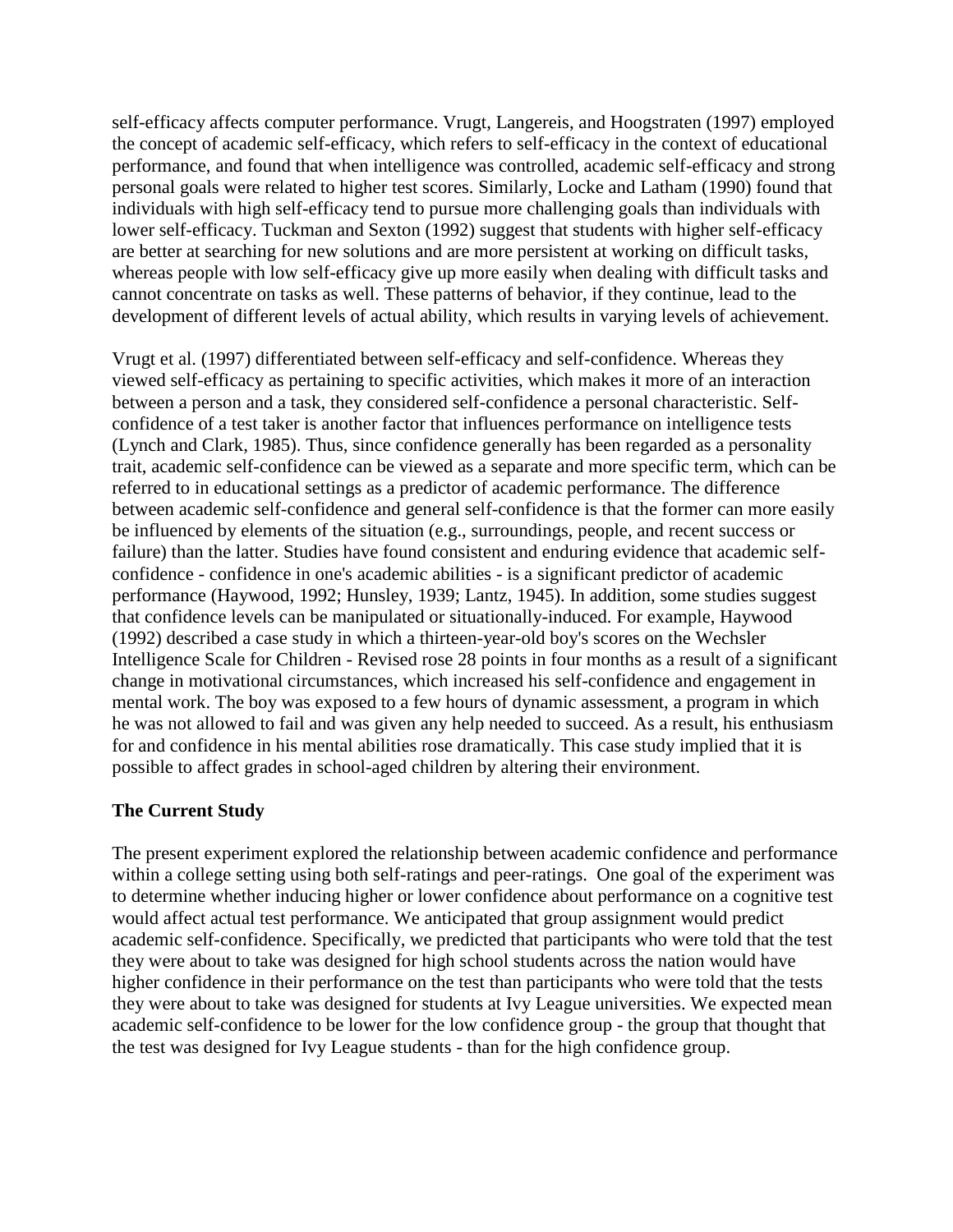In order to differentiate between induced and non-induced academic self-confidence, we planned a comparison assessing the effect of group assignment on measures of general self-confidence. We predicted that group assignment would be unrelated to general self-confidence (as opposed to specific, or situationally-induced, academic self-confidence). Consequently, we predicted that mean general self-confidence would not be significantly different for the high confidence and low confidence groups.

> [149] -------------- [150]

Studies have shown that it is possible for one's level of self-confidence to be situationally induced, which in turn may affect performance. For example, Lantz (1945) found that boys who initially experienced failure at completing a puzzle later exhibited decreased self-confidence and a decreased number of correct responses on mental tasks. We predicted that participants in the low confidence group would demonstrate poorer academic performance than those in the high confidence group. Specifically, we predicted that the mean test score for the high confidence group would be higher than the mean test score for the low confidence group.

In order to test whether academic self-confidence and academic performance were directly related, we planned a correlation of the two measures. In line with past research findings, we predicted that there would be a significant positive relationship between academic selfconfidence and academic performance.

Finally, this experiment measured evaluations of confidence and performance as rated by participants' peers, yielding a multi-trait multi-method matrix. We predicted that participants' peers would make similar predictions of the academic abilities of participants in the high and low confidence groups, since confidence levels in this experiment were situationally induced after group assignment, and peers were unaware of the group to which each participant was assigned. Thus, we predicted that mean peer evaluations of participants' performance levels in the high confidence and low confidence groups would not to be significantly different, since performance was expected to vary with group assignment. Based upon the assumption that self-reported measures of academic confidence and academic performance would be highly correlated with their peer-reported counterpart measures, the predictions stemming from the peer-reports are parallel to the predictions for the self-reports. Specifically, we predicted that peer evaluations of academic confidence and academic performance would correlate with the participants' selfassessments of academic confidence and academic performance, respectively, and that the results using the peer evaluations would mirror those obtained from the participants' self-report and performance data. More generally, we predicted that convergent and discriminant validity for confidence and performance would be evident by examining the matrix of correlations among the four measures employed (self-confidence, test performance, peer-confidence, peerperformance rating). In addition, since peer evaluations were expected to parallel those of the participants, we predicted that peer evaluations of performance and confidence would also exhibit a significant positive correlation.

#### **METHOD**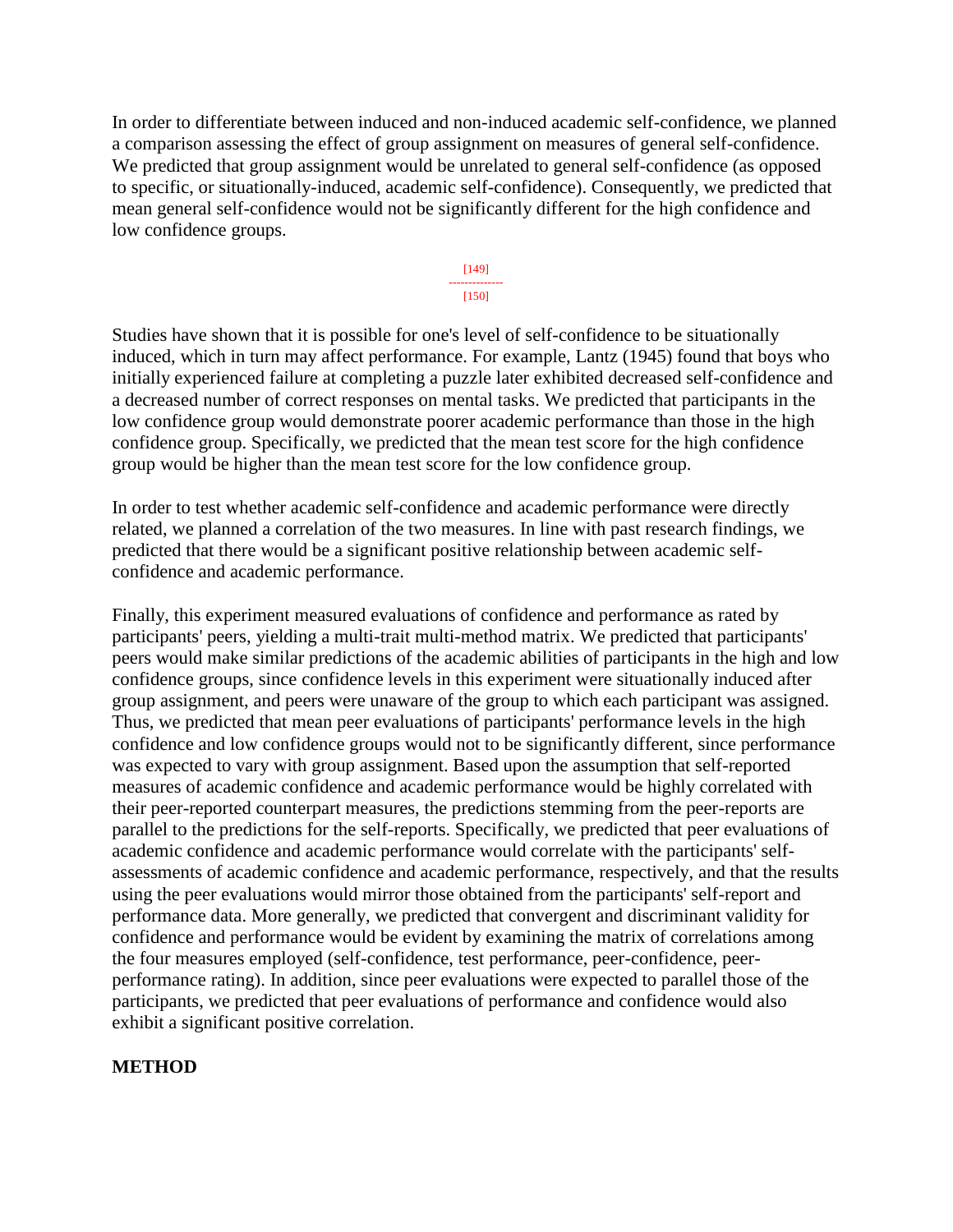#### **Participants**

Thirty college students at a highly selective Northeastern liberal arts college participated voluntarily. The group consisted of 18 women and 12 men, ranging in ages from 18 to 22 years old ( $M = 20.3$ ,  $SD = 1.1$ ). The sample was ethnically diverse: 9 participants were African-American, 11 were Caucasian, and 10 were Hispanic.

#### **Materials**

Self-report measures*.* Each participant filled out two questionnaires. The eight items on the Self-Evaluation Questionnaire (Cronbach's alpha = .83; see Appendix 1 for a copy of the questionnaire) assessed participants' self-confidence specifically on the upcoming cognitive test (items 1-4) and in general (items 5-8). The items were measured on a scale from 1 (*high confidence*) through 4 (*low confidence*). These items were reverse-scored before data analysis, so that higher numbers reflected higher self-confidence, and averaged to produce two scaled scores, for academic self-confidence and general self-confidence, respectively. The cognitive test consisted of 15 items (Cronbach's alpha = .59 after dropping three unreliable items; see Appendix 2 for a copy of the test) that consisted of True/False and multiple-choice questions that measured logic and math skills, and the abilities to manipulate data, to interpret analogies, and to employ reasoning skills. Scores on this test were computed on a scale from 0 to 100, with the scores indicating the percentage of the items that were answered correctly.



Peer-report measures. The Peer Confidence Questionnaire (Cronbach's alpha = .93; see Appendix 3 for a copy of the peer-report measures) contained eight items that asked the peers to assess the academic confidence of the participant. The items inquired about the participant's confidence in his or her abilities in various areas of academic performance, such as math and verbal ability. The items were measured on a scale from 1 (*high confidence*) through 4 (*low confidence*). Just as for the items on the Self-Evaluation Questionnaire, these items were reversescored before data analysis, so that higher numbers reflected higher confidence, and averaged to produce one scaled score for peer evaluation of academic confidence. The Peer Performance Questionnaire (Cronbach's alpha = .96) also contained eight items that largely mirrored those in the Peer Confidence Questionnaire, with the difference of context: they aimed to assess the participant's academic performance instead of his or her academic confidence. The items were measured on a scale from 1 (*high performance*) through 4 (*low performance*), were reversescored so that higher numbers reflected better performance, and were averaged to produce a scaled score for peer assessment of performance.

#### **Procedure**

Using random assignment, the participants were divided into high confidence and low confidence groups. High or low academic self-confidence was induced by informing the participants in the high confidence group that the test they were about to take was designed to measure the intelligence of high school students, whereas the participants in the low confidence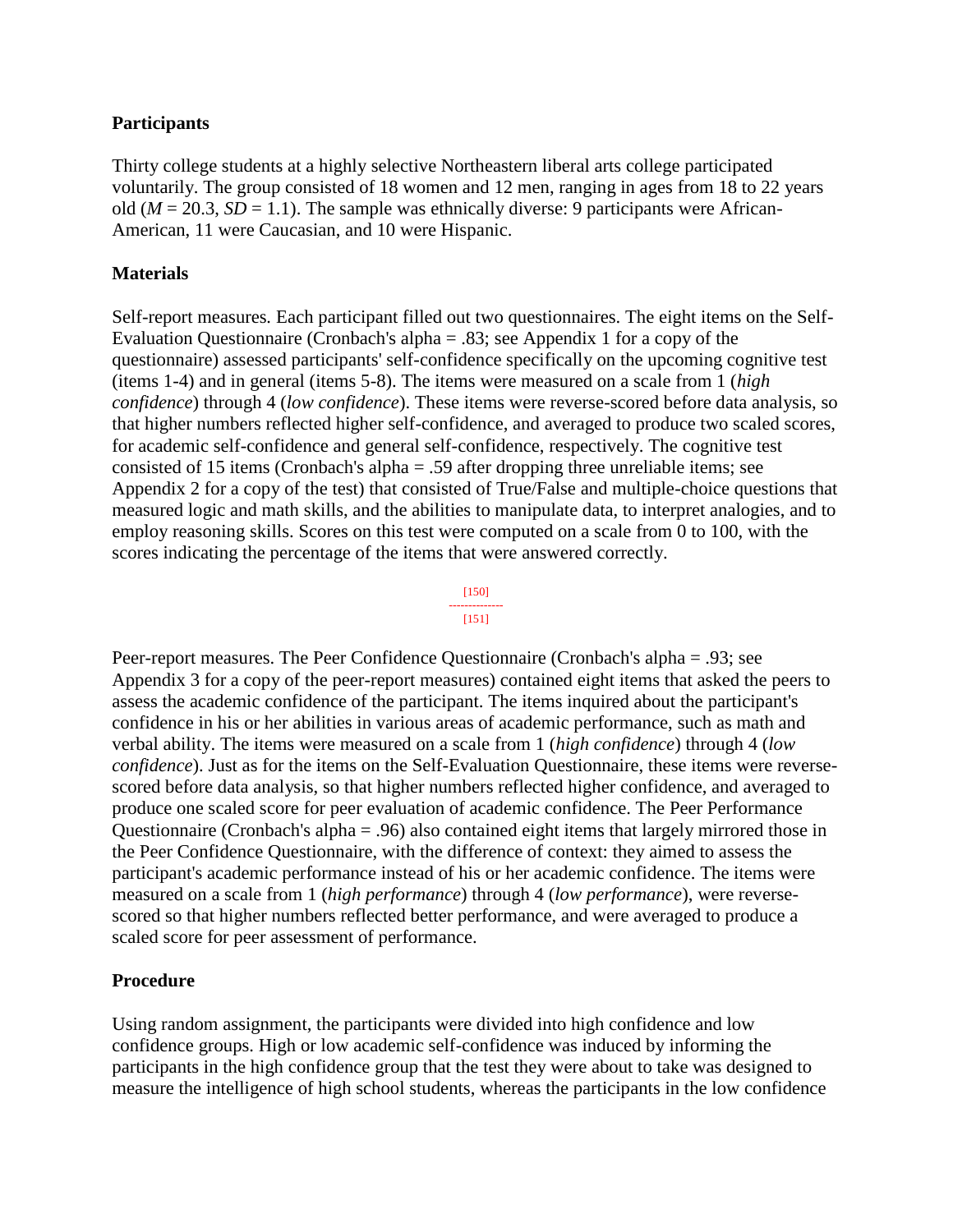group were told that they were taking a test that was designed to measure the intelligence of students from Ivy League universities. According to the first hypothesis, this different information given to the participants should produce varying levels of situation-specific (i.e., academic) self-confidence in the two groups. Identical tests were administered to the two groups.

Each participant was tested individually, in his or her dorm room, with minimal distractions (i.e., music, phone, and TV turned off). First, participants were asked to fill out the Self-Evaluation Questionnaire. Afterward, they were given 10 minutes to complete the cognitive test. Upon completion of the test, participants were debriefed and asked to provide the names of two peers who knew them well enough to be able to provide some information about them. Finally, the participants were asked not to inform the peers about the experiment before the peers were contacted.

After we collected participants' data, we contacted by e-mail the first peer identified by the participant. Twenty-one peers from the same college were contacted by e-mail and asked to evaluate the participants' academic confidence and performance; of those, nine of the peers were asked to evaluate two participants because each had been listed as a first-choice evaluator by two participants. The group of peers consisted of twelve women and nine men.

We informed the peers of the nature of the study, and asked them to consent to participate. The peer questionnaires were attached to the e-mail and the peers were asked either to fill them out on-line and return them via e-mail or to fill out the questionnaires and return them to the experimenter in person. If the initially contacted peer did not reply within three days, we contacted the second peer listed with an identical e-mail message. Whether the peers chose to participate by e-mail or in person, they first filled out the consent form, and were then given (or had access to) the Peer Performance Questionnaire and the Peer Confidence Questionnaire. After the peer questionnaires were filled out, the peers were debriefed either in person or by e-mail.

### **RESULTS**

#### **Effect of Group Assignment on Confidence Levels**

We performed two independent groups *t*-tests to compare specific and general levels of selfconfidence in the high confidence and low confidence groups. As predicted, we found a significant difference in academic confidence levels in the high confidence  $(M = 3.15, SD = .64)$ and the low confidence  $(M = 2.47, SD = .67)$  groups,  $t(28) = -2.86, p = .008$ . There was no difference in general self-confidence levels between the high confidence  $(M = 3.29, SD = .57)$ and the low confidence ( $M = 2.95$ ,  $SD = .46$ ) groups,  $t(28) = -1.75$ ,  $p = .09$ . The obtained results demonstrate that group assignment affected academic self-confidence, but did not affect general self-confidence.

> [151] -------------- [152]

#### **Effect of Group Assignment on Performance**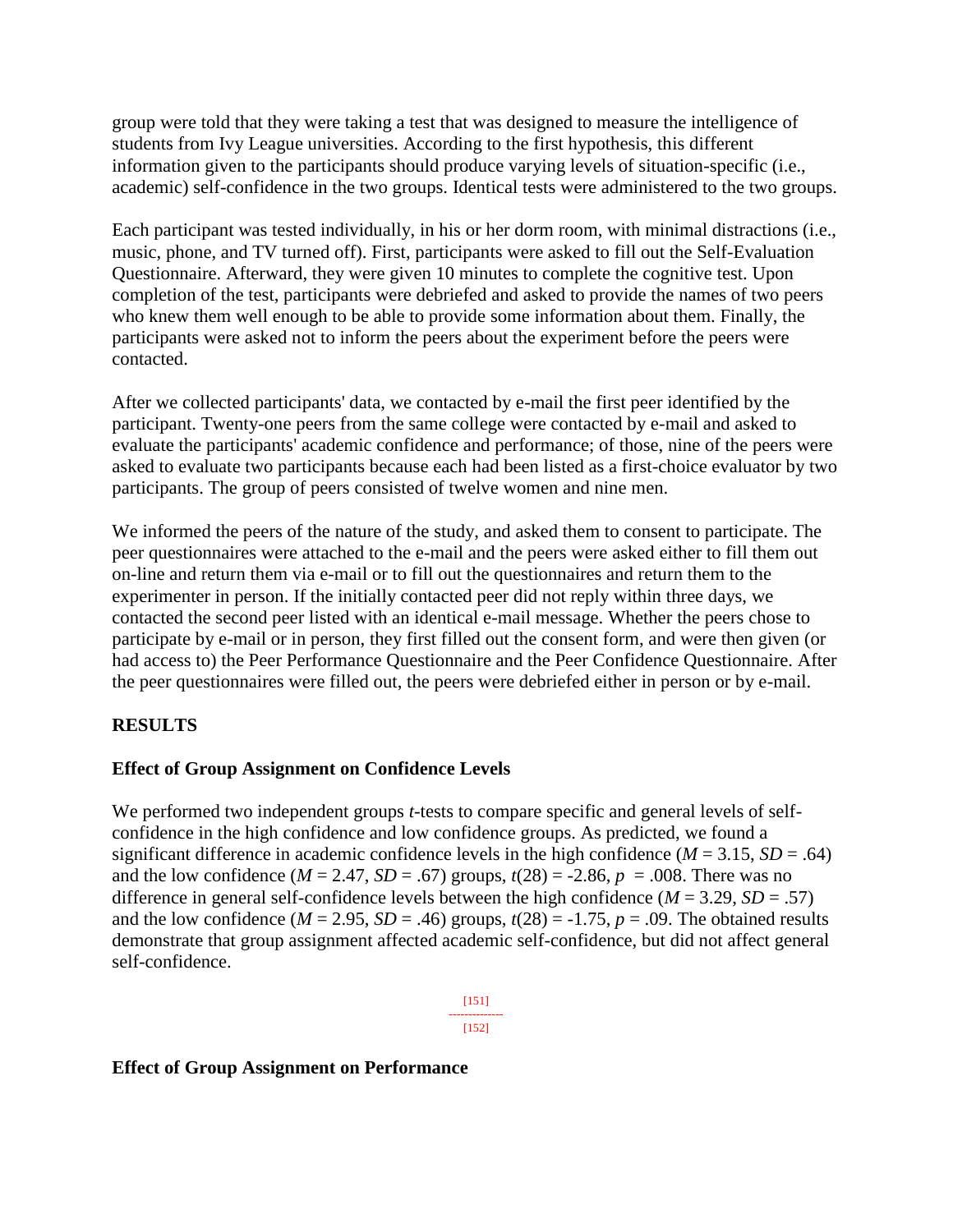We performed an independent groups *t*-test to compare the mean performance scores in the high confidence ( $M = 88.96$ ,  $SD = 14.00$ ) and low confidence ( $M = 80.03$ ,  $SD = 6.98$ ) groups. As predicted, the obtained difference was significant,  $t(28) = 2.21$ ,  $p = .04$ . Participants in the low confidence group scored lower than participants in the high confidence group.

#### **Relationship between Self-Confidence and Performance**

As noted, group assignment affected participants' academic self-confidence and academic performance. The direct relationship between academic self-confidence and academic performance was addressed by a bivariate correlation between self-reported academic confidence and academic performance. The correlation was significant,  $r(30) = .54$ ,  $p = .002$ , indicating that as academic self-confidence increased, academic performance also increased.

#### **Comparison of Self-Report and Peer-Report Results**

As a manipulation check, we compared peer evaluations of performance for participants from the high confidence and low confidence groups. The difference was not significant,  $t(28) = 1.86$ ,  $p =$ .095, suggesting that the peers did not evaluate the performance of individuals in the high confidence and low confidence groups differently.

Table 1 presents the matrix of correlations for the variables employed in this study. As noted, academic confidence and test performance were significantly correlated, and the peer evaluations of academic confidence and academic performance were related to those two measures,  $r(29) =$ .48,  $p = .007$  and  $r(29) = .39$ ,  $p = .032$ , respectively, thus demonstrating convergent validity. Support for discriminant (heterotrait-heteromethod) validity was found in significant relationships between the measures of self-reported performance and peer-reported confidence, *r*  $(29) = .43$ ,  $p = .019$  and between the measures of self-reported confidence and peer-reported performance,  $r(29) = .39$ ,  $p = .033$ . This pattern of results supported the final hypothesis. Predictions for the peer assessments were similar to the predictions for the participants' selfassessments, and reflected a positive relationship between peer confidence ratings and peer performance ratings.

### **Table 1: Correlation Matrix of Academic Confidence and Academic Performance Measures**

|                      | <b>Self Measures</b>   |                           | Peer Measures |             |
|----------------------|------------------------|---------------------------|---------------|-------------|
|                      | Confidence             | Performance               | Confidence    | Performance |
| <b>Self Measures</b> |                        |                           |               |             |
| Confidence           | .83<br>(2.19)<br>(.73) |                           |               |             |
| Performance          | $.58**$                | .57<br>(81.75)<br>(12.13) |               |             |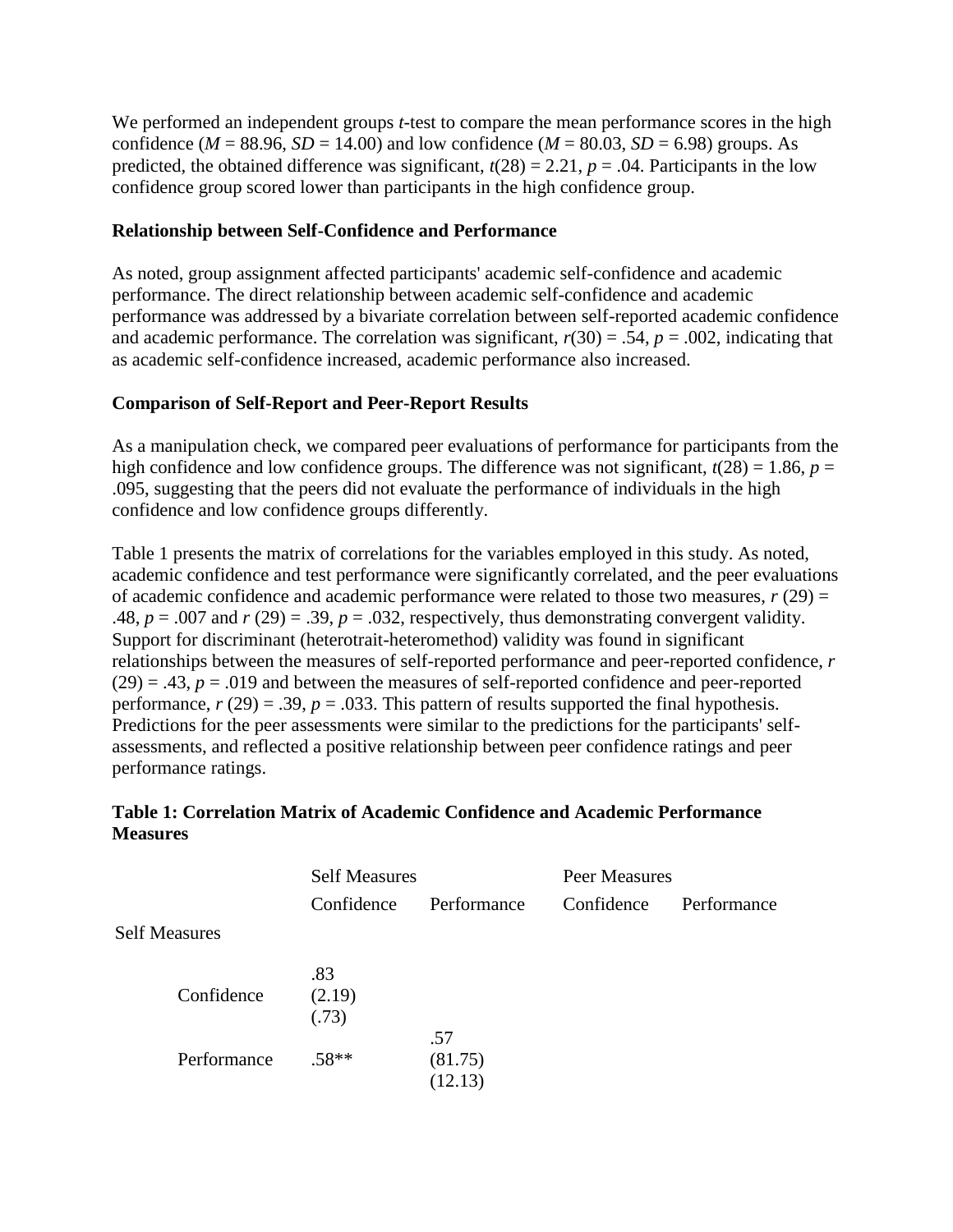Peer Measures

| Confidence  | .48**   | $.43*$  | .93<br>(2.12)<br>(.74) |                        |
|-------------|---------|---------|------------------------|------------------------|
| Performance | $.39**$ | $63***$ | $.39*$                 | .96<br>(2.37)<br>(.75) |

*Note:* Diagonal elements represent reliabilities. Means and standard deviations are listed below each reliability coefficient. *N* = 30.

\*\*\**p* < .001; \*\**p* < .01; \* *p* < .05.

#### **DISCUSSION**

Our primary hypotheses were supported by the experimental results. Assigning participants to high confidence and low confidence groups by exposing them to different information regarding the nature of the test caused them to have different levels of academic self-confidence, but not any significant differences in general self-confidence. Regardless of how self-confident participants really were, simply telling them that the test was difficult affected their confidence about performing well on the test, a finding with important implications for educational settings. This finding suggests how simple pre-test instructions can affect a student's academic selfconfidence. Classroom teachers should thus make a conscious effort to ensure that they do not undermine students' academic self-confidence by what they say and do. Specifically, developing academic self-confidence should be emphasized in teacher training classes and workshops, given its ability to affect performance in school.

As predicted, higher academic performance scores were positively correlated with higher academic self-confidence. This result reaffirmed the existence of a direct relationship between student academic confidence and consequent academic performance. In addition, assigning participants to high confidence and low confidence groups also resulted in significantly different scores on the cognitive test, which suggests that academic performance is as susceptible to situational influences as is academic self-confidence. This again illustrates the important role that teachers play in creating a supportive (or destructive) atmosphere for classroom performance.

These findings conceptually replicate the work by Lovaglia, Lucas, Houser, Thye, and Markovsky (1998), who also created two conditions, which they defined as low-status and highstatus, and compared test scores for the two groups. They also found that differences in the "status" of the participants produced a significant difference in test scores. Although the tests employed differed (an intelligence test for Lovaglia et al. [1998], and a logic test in the present study), the results pointed to the same conclusion: affecting the perceived status of the participants altered those participants' test scores. More generally, both studies demonstrate how easily academic performance can be undermined and manipulated by outside influences.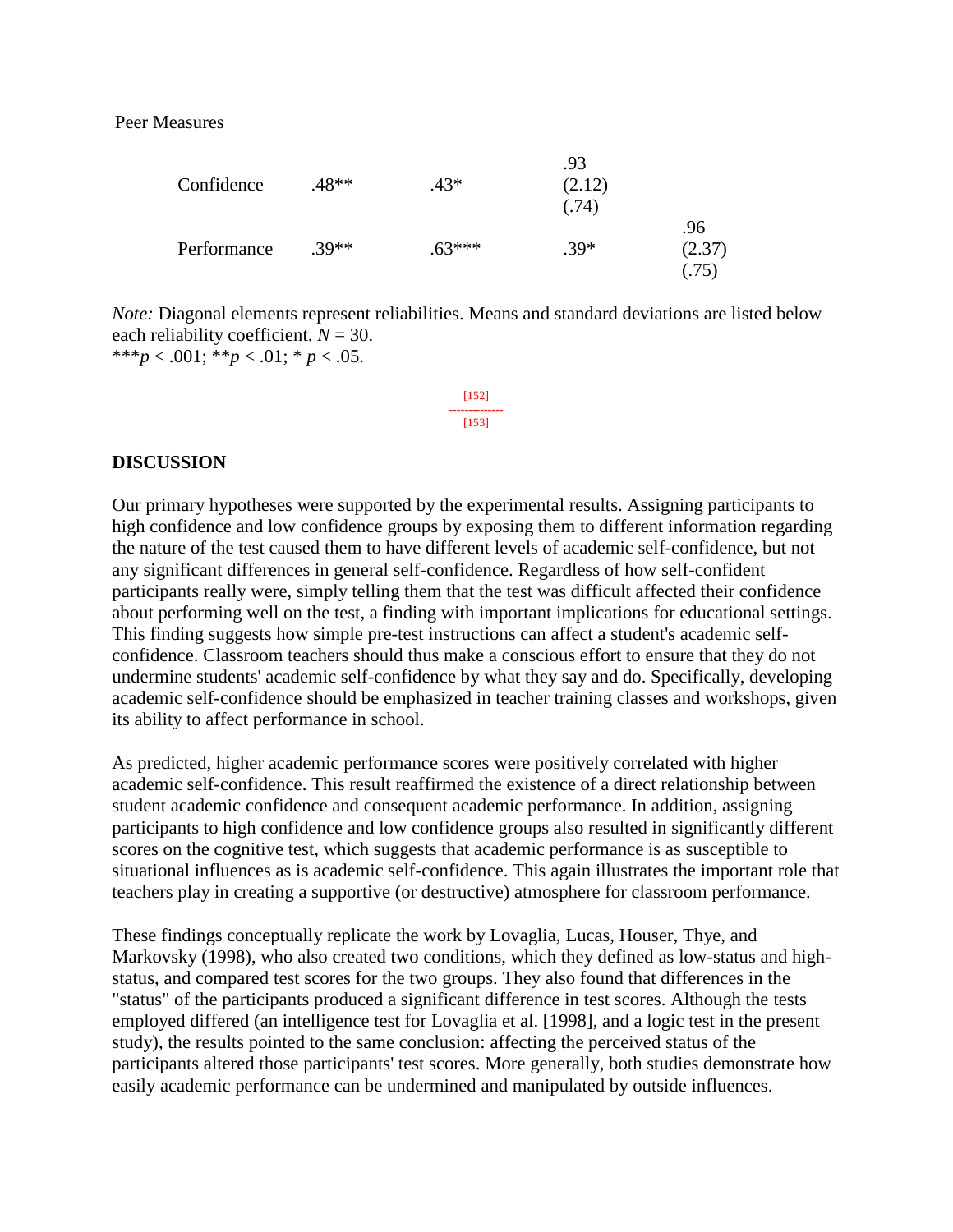Given the similar pattern of correlations among the self-reports and peer-reports, peer reports may serve as an economical alternative to self-reports for sensitive academic performance assessments. With additional replications of the links between academic confidence and academic performance for both self-reported and peer-reported measures, academic advisors and counselors may detect academic problems more easily by adding peer-reported confidence assessments to the set of tools that can be used to diagnose potential academic performance problems, especially for individuals who are unaware of (or in denial about) their academic deficiencies.

This study confirmed results of several prior experiments that confidence in one's academic ability is highly susceptible to the influence of outside factors, even among participants who are thought to represent an elite fraction of the population, and extended those results by augmenting the self-report and performance measures with peer-reports of both academic confidence and academic performance. Considering the fact that the segment of population tested in this study is generally known to have higher levels of academic self-confidence, these results should generalize to other situations and settings, and may apply to an even greater degree, as students of lower socio-economic status or lower academic standing may have lower academic selfconfidence in general, making them even more susceptible to attempts to boost their academic self-confidence.

Research on stereotype threat supports our observation that academic performance is affected by academic confidence. Although in the present study no stereotype thoughts were deliberately induced, the results of this study suggest that a simple suggestion that the test the participants were taking was designed for individuals who are thought of as more intellectually capable (i.e., Ivy League students) impaired their performance. Steele and Aronson's (1995) manipulation of susceptibility to stereotype threat was similar to our confidence manipulation, and obtained similar results. Overall, these findings add further evidence to the view that performance on a cognitive test is easily affected by external factors and should be assessed with extra care, taking into consideration the external factors, whether intentional or not, that might influence it.

#### [153] -------------- [154]

Research on the effects of confidence on performance can be generalized to various situations that do not necessarily have to do with academic performance. For example, in two experiments, Stone, Lynch, Sjomeling, and Darley (1999) found that, among Black and White Princeton undergraduates who were all beginners in miniature golf, White males performed better when they were told that the game was measuring "the ability to think strategically," whereas Blacks performed better when they were told that the game measured "natural ability." Thus, students felt more confident when they were not reminded of the negative stereotypes about themselves. Future research on confidence and performance would benefit from assessing the effects of stereotype threat on confidence and, most importantly, determining how those effects can be minimized.

In addition, future research ought to address other ways in which confidence, whether in academics or in other domains, can be increased. For instance, if removing a race identification item on a questionnaire can improve performance (as in Steele and Aronson, 1995), then adding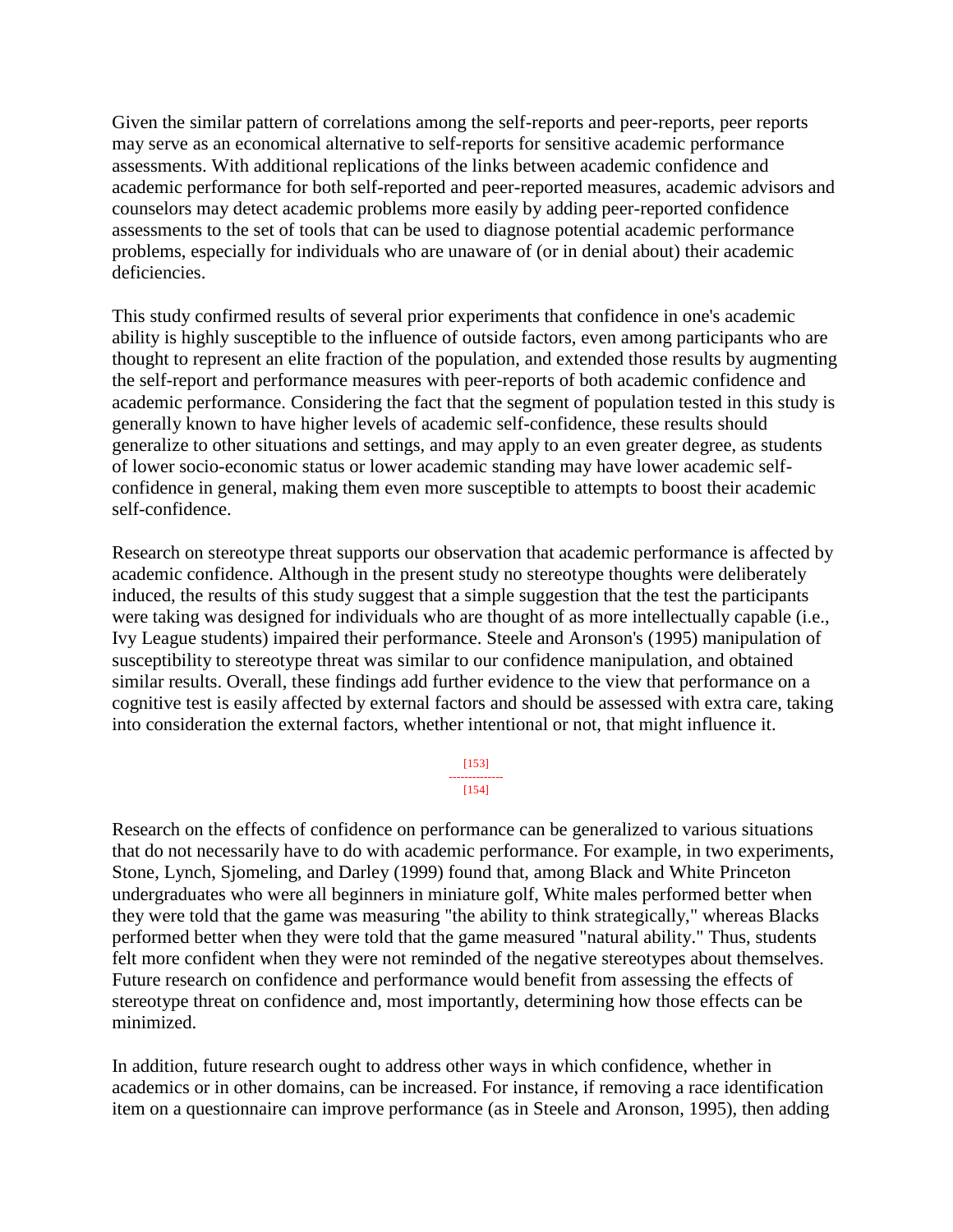certain information to a questionnaire or a set of instructions that precedes a standardized test may improve performance among groups that are at risk for exhibiting lower confidence, and thus impaired performance. For example, informing female students taking a math test that males and females are equally adept at a task might improve their confidence, and thus their performance (Spenser, Steele, and Quinn, 1999). However, doing so may be ethically problematic for tests on which real group differences do exist.

A few limitations of this study can be addressed by future research. For example, adding a control group would allow for an examination of how the groups would differ if one of the groups did not receive any type of instructions before taking the test, as receiving instructions might have altered both groups in some way. Also, instead of selecting a convenience sample of students from an elite liberal arts college, a more diverse sample (in terms of educational, geographical, and financial background) should be used. In addition, the small sample size employed had limited statistical power; using a larger number of participants would provide a stronger test of the hypotheses and more confidence in the generalizability of the findings. Also, using a within-subjects design by pre-testing the participants would improve the validity of these claims. (The present study did not employ such a method as the test was given as part of a class project conducted by the first author, and time limitations prevented a repeated-measures design.) Alternatively, it might be beneficial to conduct different studies with participants who are known *a priori* to perform well or poorly on a certain subject, and compare their performances after a situationally-induced manipulation of confidence.

Another limitation of this study concerned the process of peer selection. Although the peer selection method employed is likely to be biased in favor of peers who view the participants in a positive light, such peer biases should be equivalent across the two groups. However, such bias on the part of peers may have resulted in a ceiling effect, such that both sets of peers viewed the participants as highly capable. A better method of peer nomination or selection might remove this potential confound. Finally, a more reliable test would strengthen the validity claims of future studies; the low internal consistency of the test employed in this study implies that the group differences found may be due to chance nearly as often as to any real differences between the groups.

### **CONCLUSION**

Since the results of this study have confirmed that both academic confidence and academic performance are vulnerable to situational influences, factors such as teachers' behavior, the manner in which tests and quizzes are presented to students, and overall classroom atmosphere should accommodate such students at risk through increased vigilance on the part of administrators to ensure that external factors (e.g., gender or racial identity salience) do not lessen students' academic self-confidence and, thus, their academic performance.

> [154] --------------  $[155]$

**REFERENCES**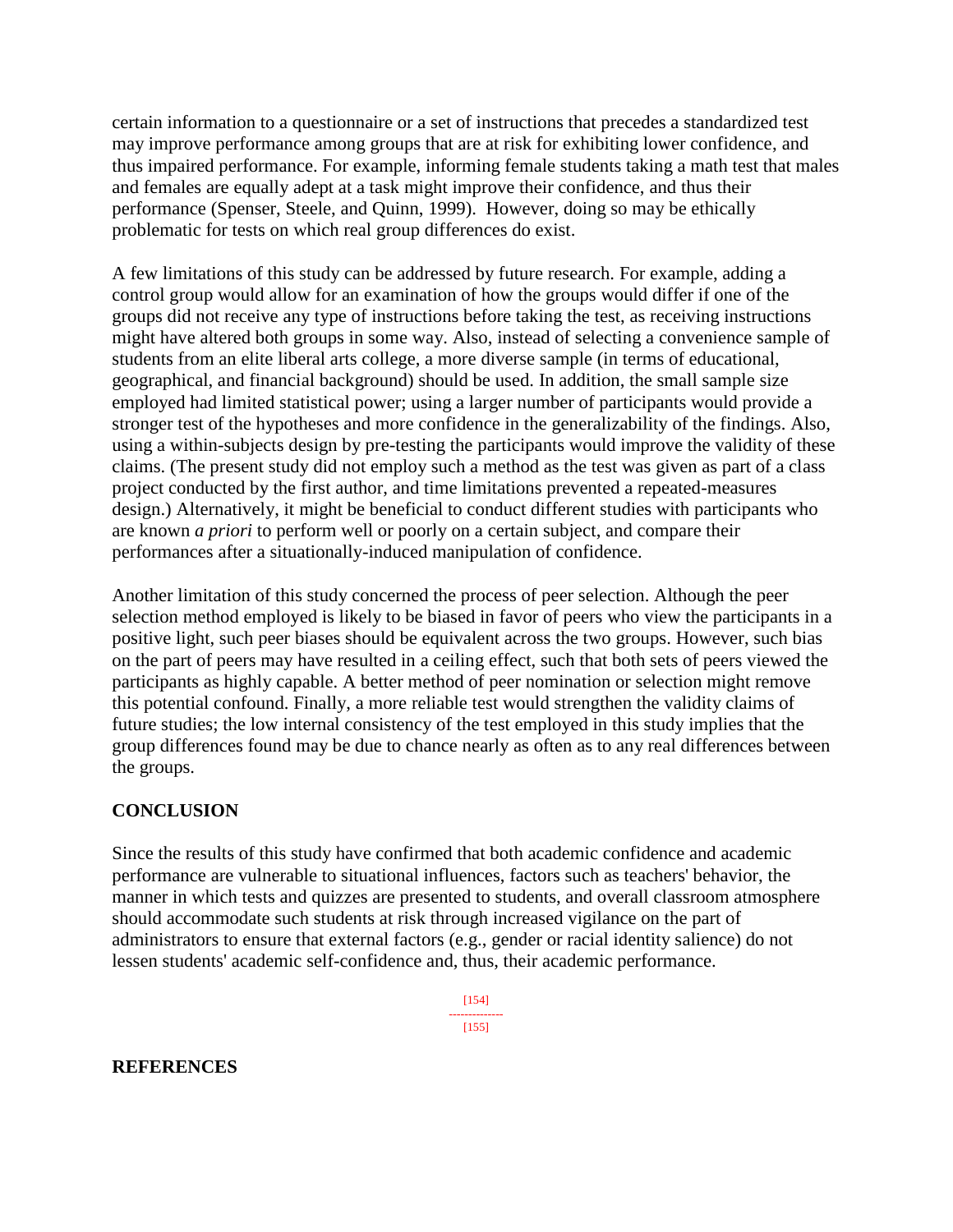Gould, S. J. (1996). *The mismeasure of man.* New York: Norton.

Haywood, C. (1992). The strange and wonderful symbiosis of motivation and cognition. *International Journal of Cognitive Education and Mediated Learning, 2*(3), 186-197.

Hill, T., Smith, N. D., and Mann, M. F. (1987). Role of efficacy expectations in predicting the decision to use advanced technologies: The case of computers. *Journal of Applied Psychology, 72*, 302-313.

Hunsley, Y. L. (1939). Intelligence, as work habits, attitudes and behavior, does change. *School and Society, 50*, 682-684.

Lantz, B. (1945). Some dynamic aspects of success and failure. *Psychological Monographs, 59*(1), vi+40.

Locke, E. A., and Latham, G. P. (1990). A theory of goal setting and task performance. Englewood Cliffs, NJ: Prentice Hall.

Lovaglia, M. J., Lucas, J. W., Houser, J. A., Thye, S. R., and Markovsky, B. (1998). Status processes and mental ability test scores. *American Journal of Sociology, 104*(1), 195-228.

Lynch, A. D., and Clark, P. (1985). Relationship of self-esteem, IQ, and task performance for a sample of USA undergraduates. *Psychological Reports, 56*(3), 955-962.

Spencer, S. J., Steele, C. M., and Quinn, D. M. (1999). Stereotype threat and women's math performance. *Journal of Experimental Social Psychology, 35*(1), 4-28.

Steele, C. M., and Aronson, J. (1995). Stereotype threat and the intellectual test performance of African Americans. *Journal of Personality and Social Psychology, 69*(5), 797-811.

Stone, J., Lynch, C. I., Sjomeling, M., and Darley, J. M. (1999). Stereotype threat effects on Black and White athletic performance. *Journal of Personality and Social Psychology, 77*(6), 1213-1227.

Taylor, M. S., Locke E. A., Lee, L., and Gist, M. (1984). Type A behavior and faculty research productivity: What are the mechanisms? *Organizational Behavior and Human Performance, 34*, 402-418.

Tuckman, B. W., and Sexton, T. L. (1992). Self-believers are self-motivated: Self-doubters are not. *Personality and Individual Differences, 13*, 425-428.

Vrugt, A., J., Langereis, M., P., and Hoogstraten, J. (1997). Academic self-efficacy and malleability of relevant capabilities as predictors of exam performance. *Journal of Experimental Education, 66*(1), 61-72.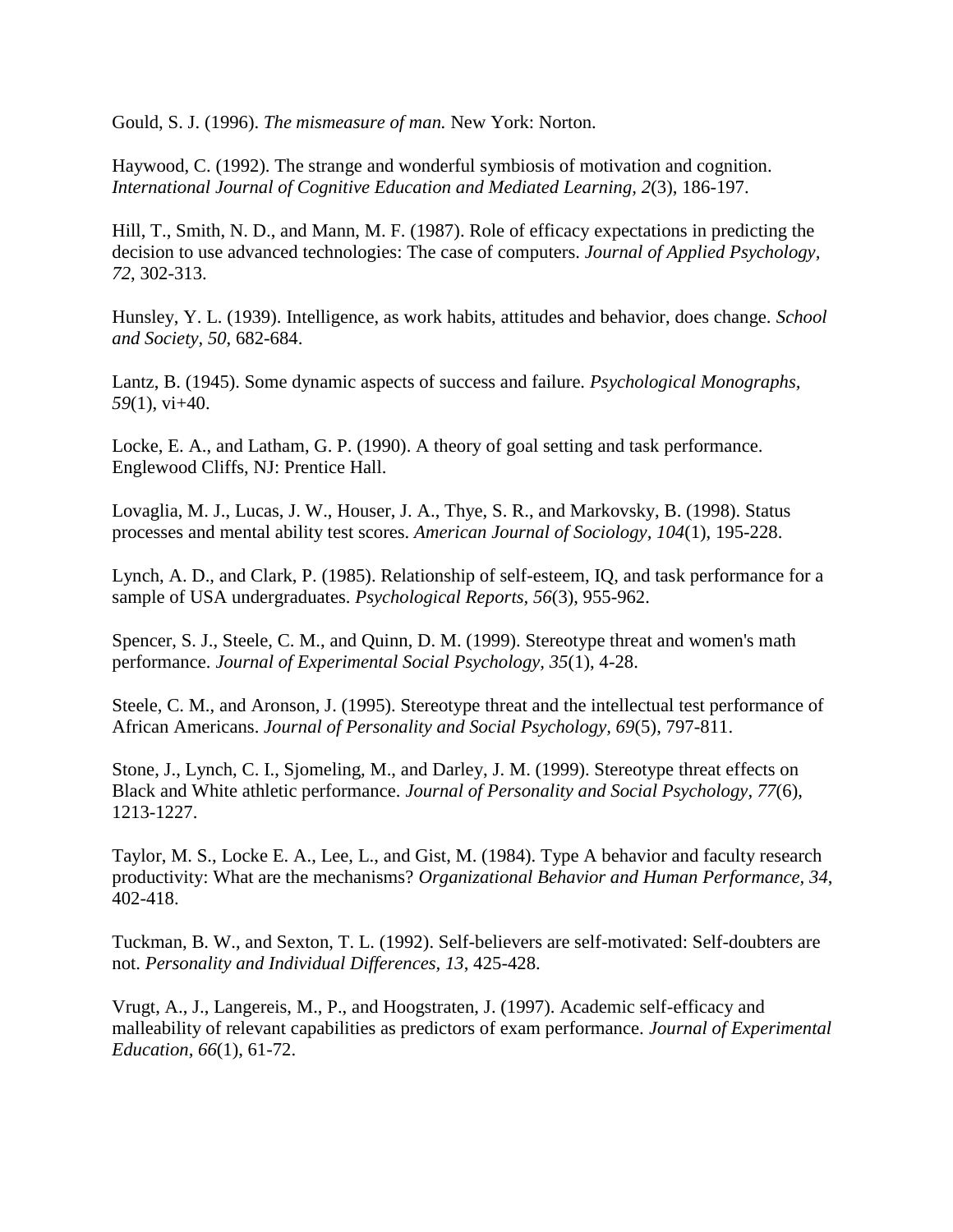#### [155] --------------

[156]

#### **APPENDIX 1: SELF-REPORT QUESTIONNAIRE**

#### **Self-Report: Specific (Academic) Confidence**

1) Please rate how confident you are about doing well on this test.

Very confident Somewhat confident Not very confident Not confident at all

2) Knowing that the average IQ score is 100 and 68% of people who take the IQ test get between 85 and 115, and 95% get between 70 and 130, what would you think your score will be?

130 and up 110-130 90-110 70-90

3) How do you think you will perform compared to students from your class?

Above average Slightly above average Average Below average

4) How do you think you will perform compared to high school students?

Above average Slightly above average Average Below average

#### **Self-Report: General Confidence**

5) How confident do you feel about your math abilities

I'm above average I'm slightly above average I'm average I'm below average

6) How confident do you feel about your verbal abilities?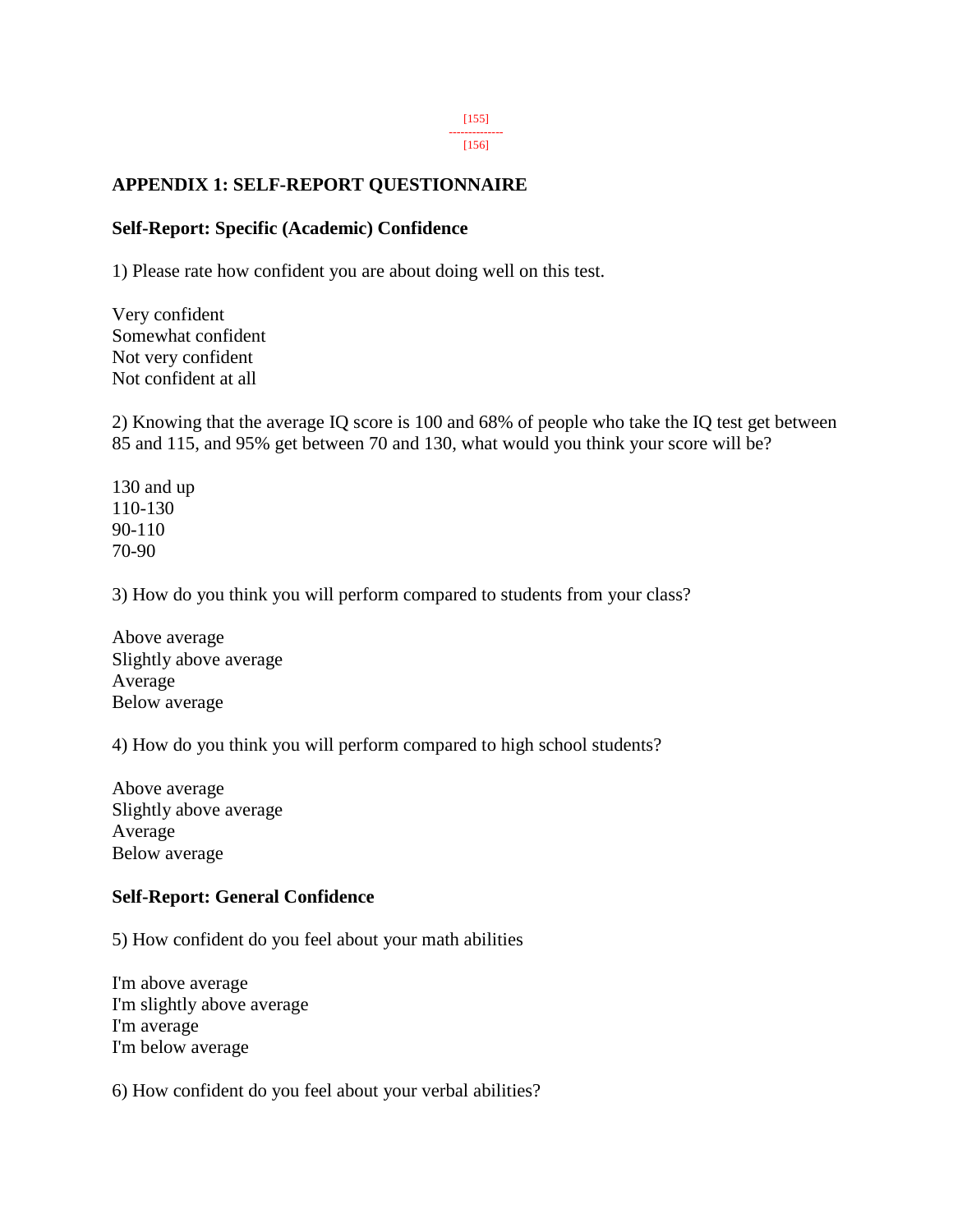I'm above average I'm slightly above average I'm average I'm below average

7) When you receive a high grade on a test/paper, do you usually

Think the grade was deserved, based on your intelligence? Think the grade was fair, but high only because you studied more than usual Think that part of the reason why you received such a high grade was because the professor likes you or because of some other external reason Think you simply got lucky and really have nothing to do with the grade being so high.

8) Do you consider yourself a smart person?

Above average Average Below average Not at all

> [156] -------------- [157]

#### **APPENDIX 2: COGNITIVE ABILITY TEST**

1) Julia runs faster than Diana and Maggie runs slower than Julia. It is impossible to tell whether Maggie runs faster than Diana.

True False

2) Jeremy owes \$64 to Jacob. Jeremy has only \$28 but Jason gives him another \$28. Therefore Jeremy can repay Jacob.

**True** False

3) If there are more inhabitants in Los Angeles than there are hairs of any inhabitant, and if no inhabitant is totally bald, it necessarily follows that there must be at least two inhabitants with exactly the same number of hairs.

True False

4) Boat is to water as airplane is to: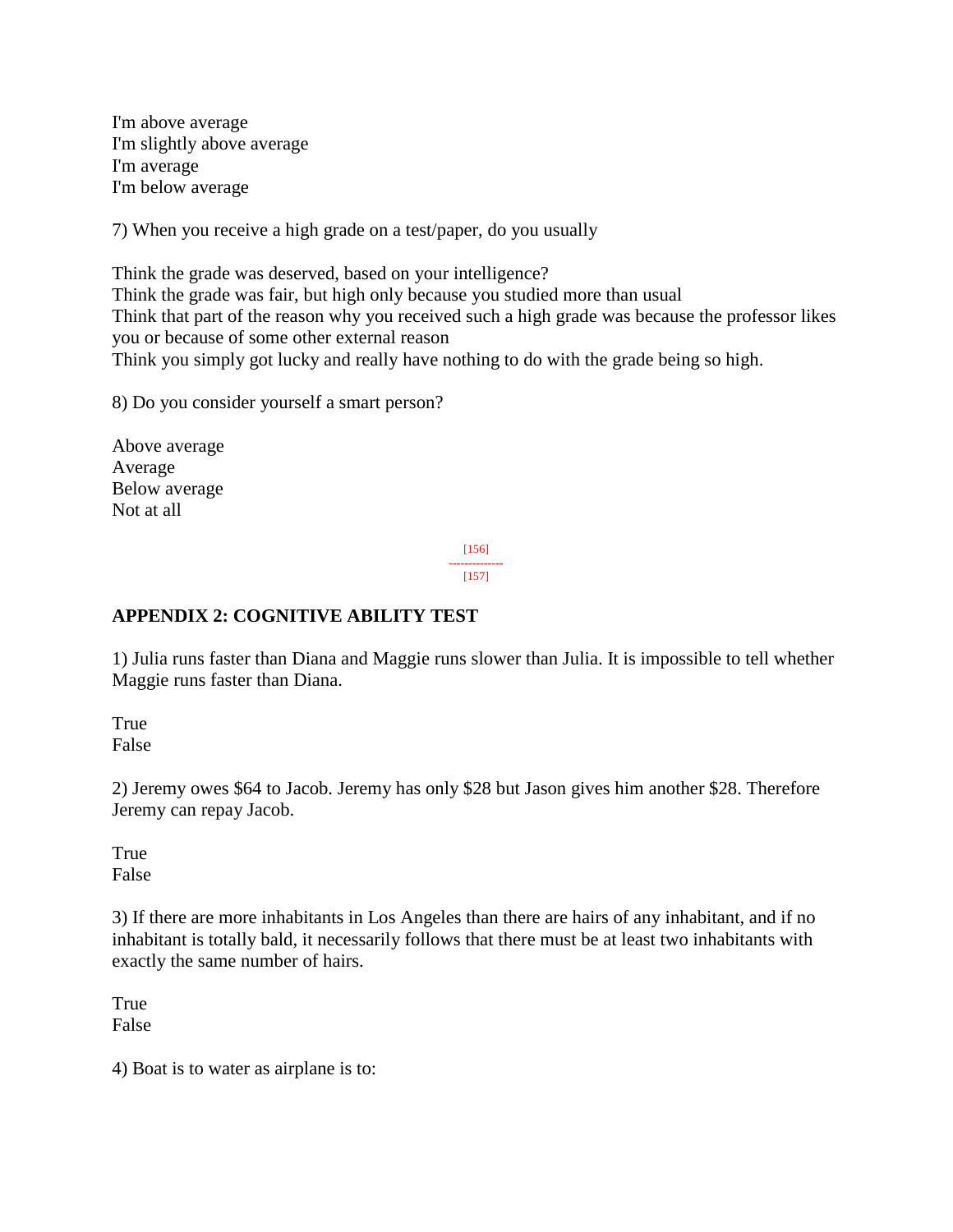Sun Ground Water Sky Tree

5) John is twelve years old and is three times as old as his brother. How old will John be when he is twice as old as his brother?

6) The price of an article was cut %20 for a sale. By what percent must the item be increased to again sell the article at the original price?

15% 20% 25% 30%

7) Mary had a number of cookies. After eating one, she gave half the remainder to her sister. After eating another cookie, she gave half of what was left to her brother. Mary now had only five cookies left. How many cookies did she start with?

> [157] --------------

[158]

8) Which one of the letters does not belong in the following series: A-D-G-I-J-M-P-S

D I J M

9) "If all Fleeps are Sloops and all Sloops are Loopies, then all Fleeps are Definitely Loopies."

True

False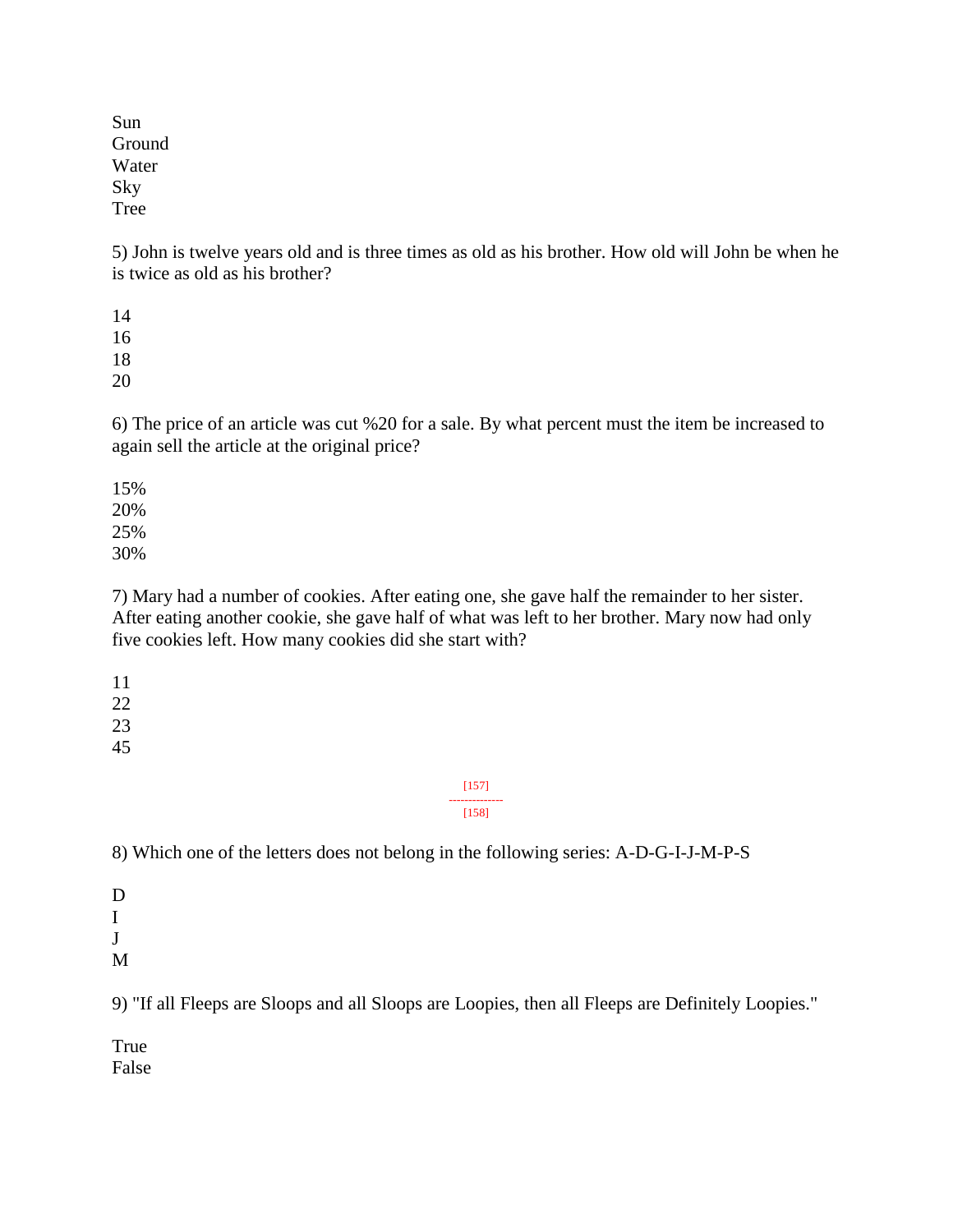10) A rancher is building a fence by stringing wire between posts 20 feet apart. If the fence is 100 feet long the rancher should use 5 posts.

True False

11) If you hold up your right hand in the mirror your image will be holding up its right hand.

True False

12) Michael walks one block west from his house. Then he walks two blocks south and then one block east. He is now 2 blocks from his house.

True False

13) If you rearrange the letters "MANGERY", you would have the name of a

**Ocean Country** State **City** Animal

14) Belt is to buckle as shoe is to:

Sock Toe Foot Lace Sole

15) Which of the five is least like other four?

| stocking |
|----------|
| dress    |
| shoe     |
| purse    |
| hat      |
|          |

#### [158]

-------------- [159]

## **APPENDIX 3: PEER-REPORT MEASURES**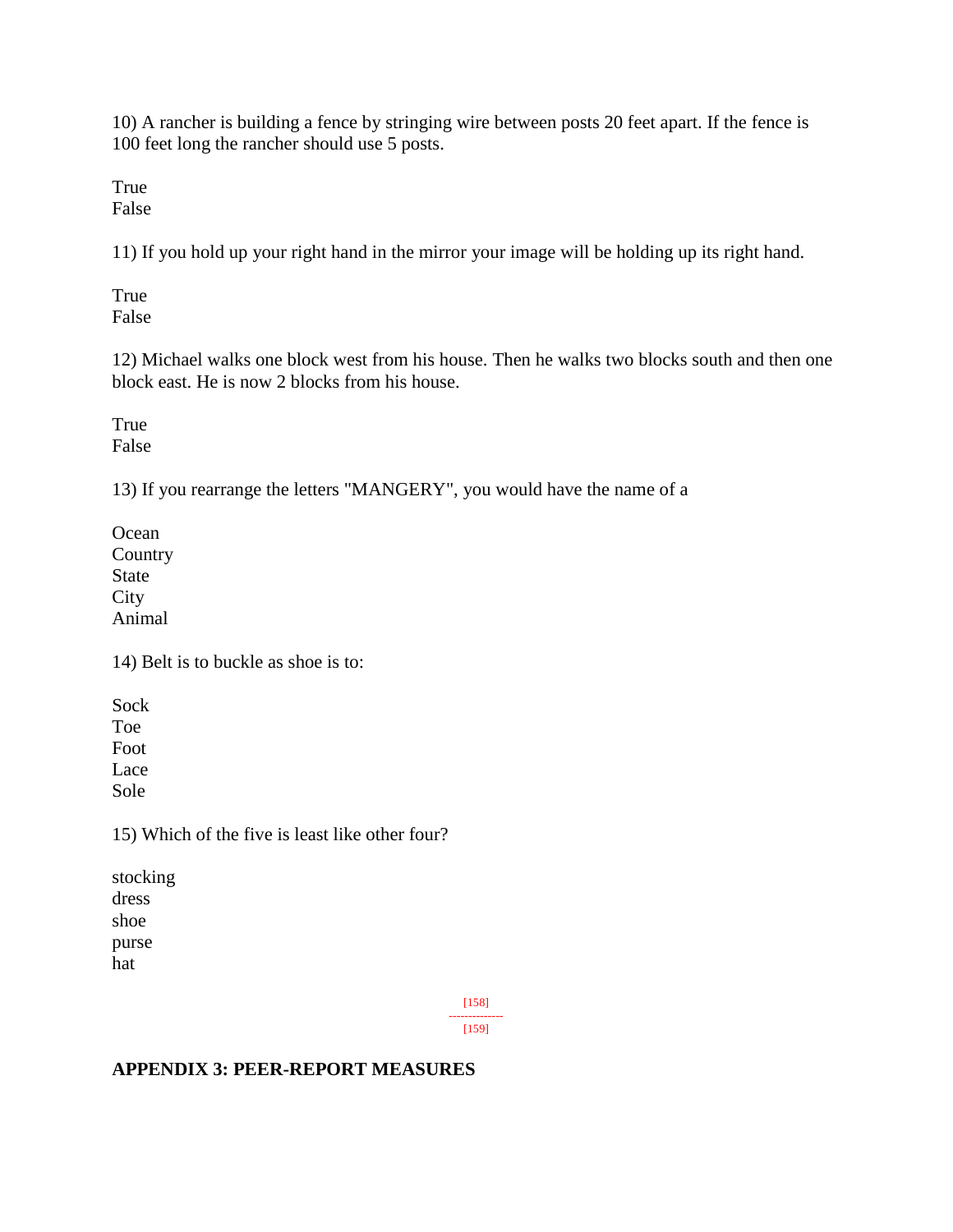#### **Peer Confidence Questionnaire**

1) Is [PEER] usually confident about his/her grades on tests?

Almost always Most of the time **Sometimes** Never

2) Does [PEER] consider him/herself a smart person?

Above average Average Below average Not at all

3) When [PEER] receives a high grade on a test/paper, does he/she

Think the grade was deserved, based on his/her intelligence? Think the grade was fair, but high only because he/she studied more than usual Think that part of the reason why he/she received such a high grade was because the professor likes him/her or because of some other external reason Think he/she simply got lucky and really has nothing to do with the grade being so high.

4) If [PEER]'s IQ scores were compared to other college students, how likely is it that he/she will be confident about his/her performance on an IQ test?

Very likely Somewhat likely Somewhat unlikely Very unlikely

5) Does [PEER] usually worry about his/her performance in school?

Never Sometimes Almost always Always

6) How confident does [PEER] feel about his/her math abilities?

Above average Slightly above average Average Below average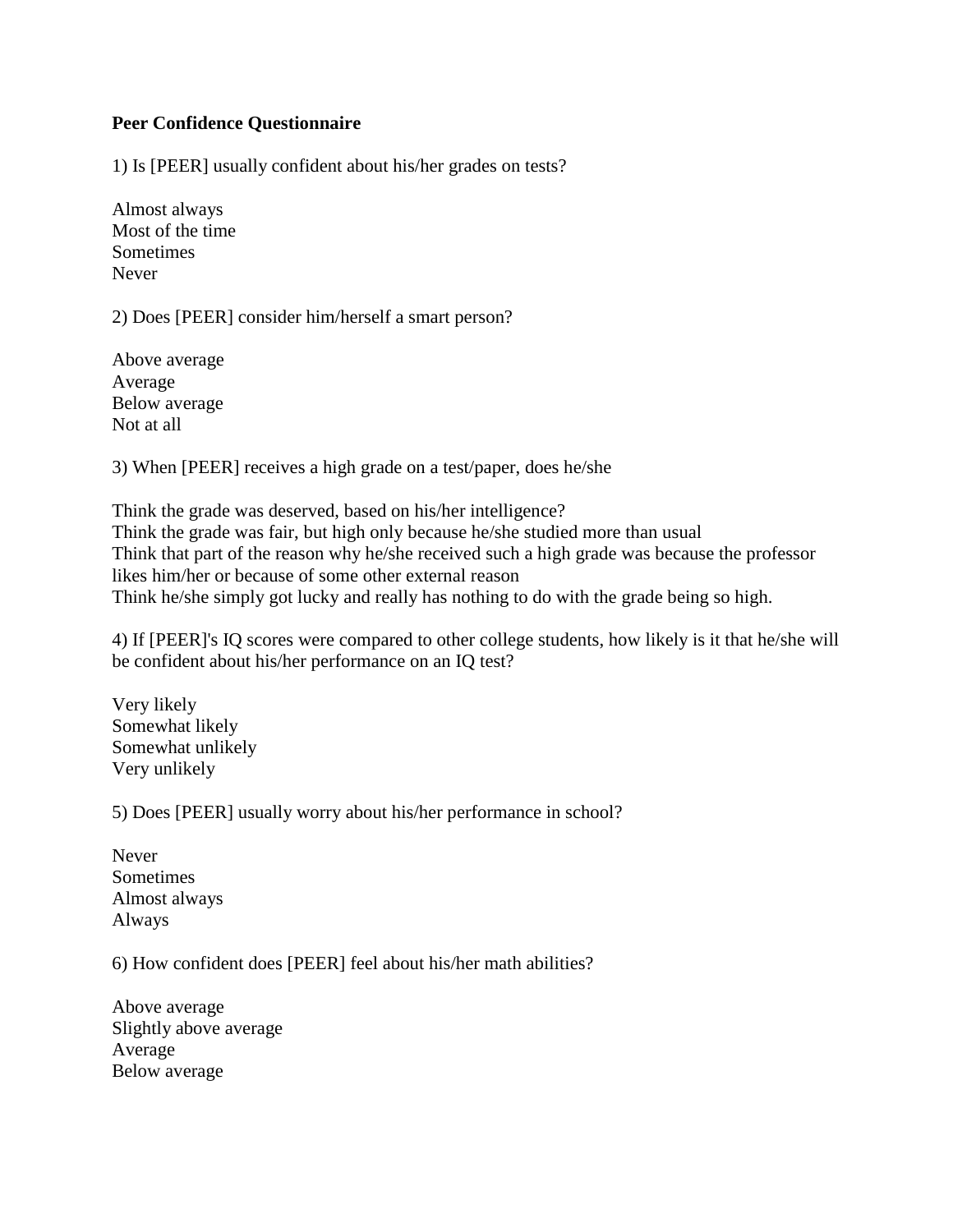7) How confident does [PEER] feel about his/her verbal abilities?

Above average Slightly above average Average Below average

8) What do you think [PEER] will expect on a test for which he/she did not study enough?

 $A - /B +$  $B/B-$ C D/F

> [159] -------------- [160]

#### **Peer Performance Questionnaire**

1) How would you rate [PEER]'s intelligence compared with other students from his/her class?

Above average Slightly above average Average Below average

2) Do you think [PEER]'s academic performance is

Above average Slightly above average Average Below average

3) What is [PEER]'s GPA?

A range B range C range D range

4) How would you rate [PEER]'s math ability?

Above average Slightly above average Average Below average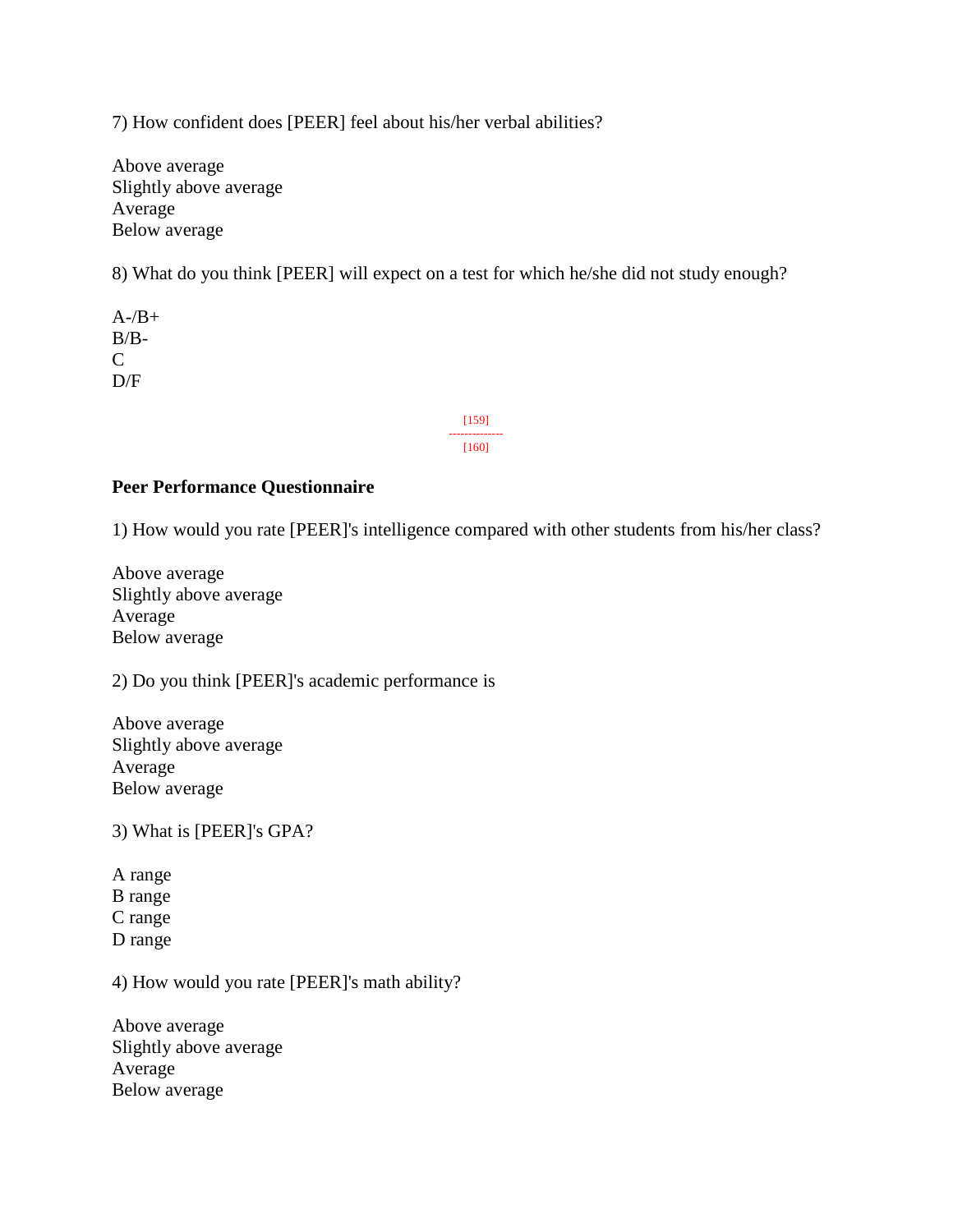5) How would you rate [PEER]'s verbal ability?

Above average Slightly above average Average Below average

6) Do you think [PEER] is smart?

Yes, extremely Yes More or less Not really

7) Does [PEER] find himself/herself challenged by the course load in Hamilton?

Not really More or less Yes Yes, extremely

8) Knowing that the average IQ score is 100 and 68% of people who take the IQ test get between 85 and 115, and 95% get between 70 and 130, what would you think [PEER]'s score will be?

130 and up 110-130 90-110 70-90

> [160] -------------- [161]

#### **AUTHORS' BIOGRAPHIES**

Yuliya Zorkina is a senior majoring in psychology and mathematics at Hamilton College. Her interests include educational assessment, attachment patterns in children, child abuse, and improving emotional welfare of the children in need. She is currently applying to PhD programs in Counseling and School Psychology.

David P. Nalbone is an assistant professor of social psychology in the Department of Behavioral Sciences, Purdue University Calumet. His research interests include the psychometric properties of attitudes, the relationship of attitudes toward alcohol and other drugs to the incidence of substance use and abuse, and educational assessment.